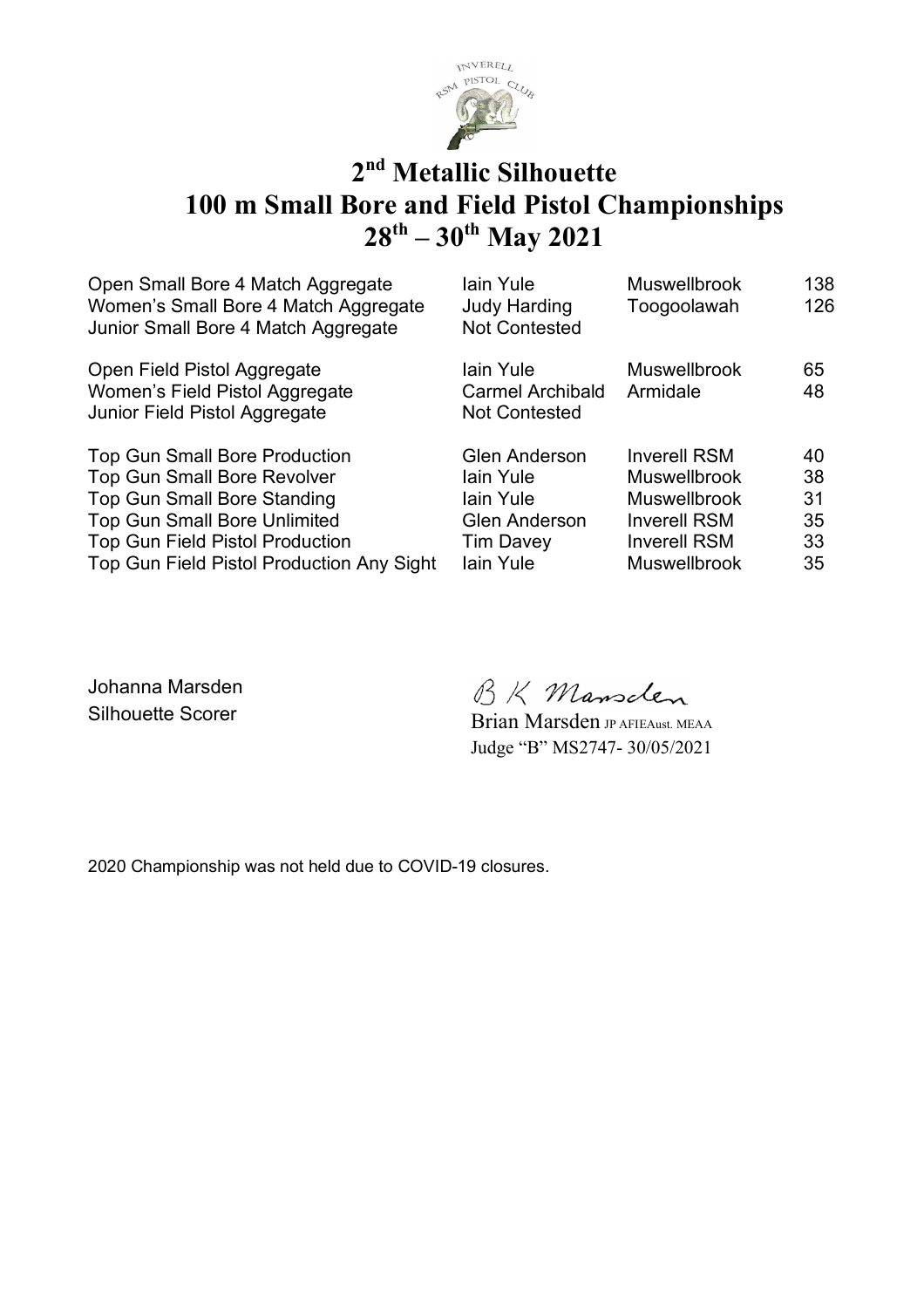### **100m Open Aggregate**

| Aggregate | <b>Top Surname</b> | <b>Name</b>  | <b>Club</b>         | Prod        | Rev | <b>Stand</b> | Unlim          |
|-----------|--------------------|--------------|---------------------|-------------|-----|--------------|----------------|
| 138       | Yule               | lain         | Muswellbrook        | 36          | 38  | 31           | 33             |
| 135       | Anderson           | Glen         | <b>Inverell RSM</b> | 40          | 38  | 22           | 35             |
| 131       | Anderson           | Jason        | Narrabri            | 37          | 36  | 24           | 34             |
| 130       | Emery              | Kim          | Mt. Lindesay        | 38          | 36  | 24           | 32             |
| 128       | Davey              | Tim          | Manilla             | 32          | 35  | 26           | 35             |
| 126       | Harding            | Judy         | Toogoolawah         | 39          | 34  | 21           | 32             |
| 126       | Taylor             | Chris        | <b>Inverell RSM</b> | 40          | 33  | 28           | 25             |
| 123       | Jackes             | Kirsten      | Metropolitan PSQ    | 37          | 33  | 21           | 32             |
| 122       | Anderson           | Tim          | Narrabri            | 35          | 35  | 21           | 31             |
| 116       | Dawson             | Greg         | Armidale            | 34          | 32  | 23           | 27             |
| 114       | Ledger             | Andrew       | Metropolitan PSQ    | 31          | 34  | 18           | 31             |
| 114       | Harding            | John         | Metropolitan PSQ    | 32          | 31  | 24           | 27             |
| 102       | Anderson           | Terry        | Narrabri            | 31          | 31  | 21           | 19             |
| 101       | Williams           | Philip       | Mt. Lindesay        | 28          | 33  | 16           | 24             |
| 100       | Ford               | Jack         | Narrabri            | 26          | 31  | 21           | 22             |
| 90        | Marsden            | <b>Brian</b> | Newcastle           | 28          | 18  | 23           | 21             |
| 88        | <b>Wilkins</b>     | Paul         | Narrabri            | 25          | 25  | 16           | 22             |
| 85        | Archibald          | Carmel       | Armidale            | 29          | 19  | 15           | 22             |
| 77        | Stanfield          | Frank        | Metropolitan PSQ    | 25          | 25  | 16           | 11             |
| 73        | Ellem              | Neville      | Newcastle           | 28          | 17  | 13           | 15             |
| 72        | Davey              | Elizabeth    | <b>Inverell RSM</b> | 27          | 17  | 11           | 17             |
| 64        | Ellem              | Kerrie       | Newcastle           | 17          | 16  | 15           | 16             |
| 42        | Pascoe             | Rod          | Bowral              | $\mathbf 0$ | 19  | 14           | 9              |
| 26        | Carter             | Peter        | <b>Bowral</b>       | 15          | 9   | 0            | $\overline{2}$ |

### **100m Womens Aggregate**

| <b>Aggregate Top</b> | Surname   | <b>Name</b> | Club                | Prod | Rev | <b>Stand</b> | Unlim |
|----------------------|-----------|-------------|---------------------|------|-----|--------------|-------|
| 126                  | Harding   | Judy        | Toogoolawah         | 39   | 34  | 21           | 32    |
| 123                  | Jackes    | Kirsten     | Metropolitan PSQ    | 37   | 33  | 21           | 32    |
| 85                   | Archibald | Carmel      | Armidale            | 29   | 19  | 15           | 22    |
| 72                   | Davey     | Elizabeth   | <b>Inverell RSM</b> | 27   | 17  |              | 17    |
| 64                   | Ellem     | Kerrie      | Newcastle           | 17   | 16  | 15           | 16    |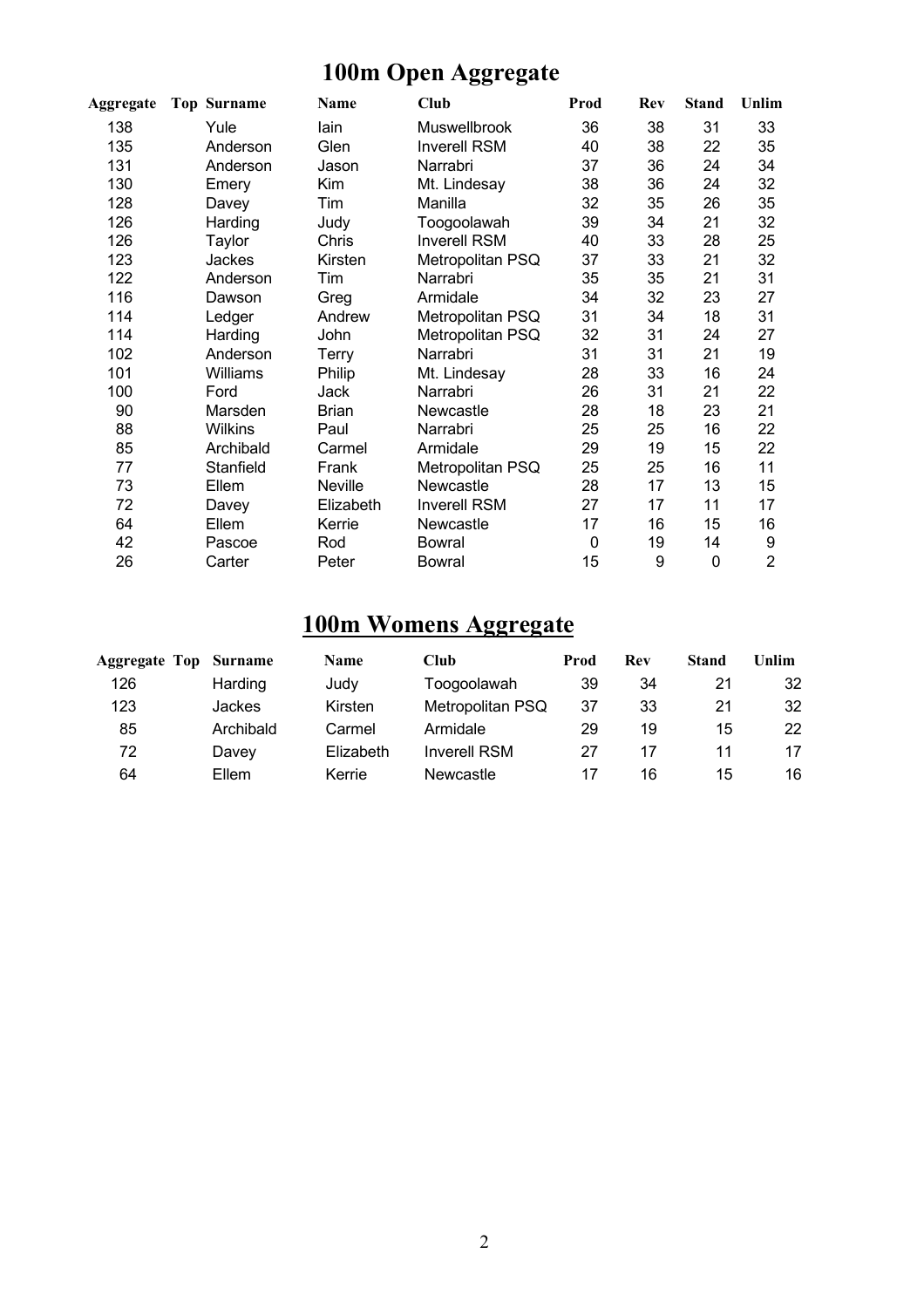### **Field Pistol Aggregate**

| Aggregate | Surname        | Name         | Club                | Production | Any Sight   |
|-----------|----------------|--------------|---------------------|------------|-------------|
| 65        | Yule           | lain         | Muswellbrook        | 30         | 35          |
| 64        | Davey          | Tim          | Manilla             | 33         | 31          |
| 61        | Anderson       | Glen         | <b>Inverell RSM</b> | 33         | 28          |
| 57        | Emery          | Kim          | Mt. Lindesay        | 26         | 31          |
| 56        | Anderson       | Tim          | Narrabri            | 25         | 31          |
| 52        | Taylor         | Chris        | <b>Inverell RSM</b> | 24         | 28          |
| 50        | Marsden        | <b>Brian</b> | Newcastle           | 23         | 27          |
| 48        | Archibald      | Carmel       | Armidale            | 23         | 25          |
| 48        | Harding        | Judy         | Toogoolawah         | 20         | 28          |
| 47        | Dawson         | Greg         | Armidale            | 23         | 24          |
| 46        | Anderson       | Terry        | Narrabri            | 18         | 28          |
| 45        | Williams       | Philip       | Mt. Lindesay        | 23         | 22          |
| 44        | Stanfield      | Frank        | Metropolitan PSQ    | 20         | 24          |
| 42        | Harding        | John         | Metropolitan PSQ    | 19         | 23          |
| 40        | Ledger         | Andrew       | Metropolitan PSQ    | 22         | 18          |
| 37        | Jackes         | Kirsten      | Metropolitan PSQ    | 14         | 23          |
| 32        | Ellem          | Neville      | Newcastle           | 16         | 16          |
| 30        | Ellem          | Kerrie       | Newcastle           | 13         | 17          |
| 27        | Davey          | Elizabeth    | <b>Inverell RSM</b> | 10         | 17          |
| 18        | <b>Wilkins</b> | Paul         | Narrabri            | 18         | 0           |
| 9         | Pascoe         | Rod          | <b>Bowral</b>       | 9          | $\mathbf 0$ |
| 3         | Carter         | Peter        | <b>Bowral</b>       | 3          | $\mathbf 0$ |

# **Ladies' Field Pistol Aggregate**

| Aggregate | <b>Surname</b> | <b>Name</b> | Club                | <b>Production</b> | Any Sight |
|-----------|----------------|-------------|---------------------|-------------------|-----------|
| 48        | Archibald      | Carmel      | Armidale            | 23                | 25        |
| 48        | Harding        | Judy        | Toogoolawah         | 20                | 28        |
| 37        | <b>Jackes</b>  | Kirsten     | Metropolitan PSQ    | 14                | 23        |
| 30        | Ellem          | Kerrie      | Newcastle           | 13                | 17        |
| 27        | Davey          | Elizabeth   | <b>Inverell RSM</b> | 10                |           |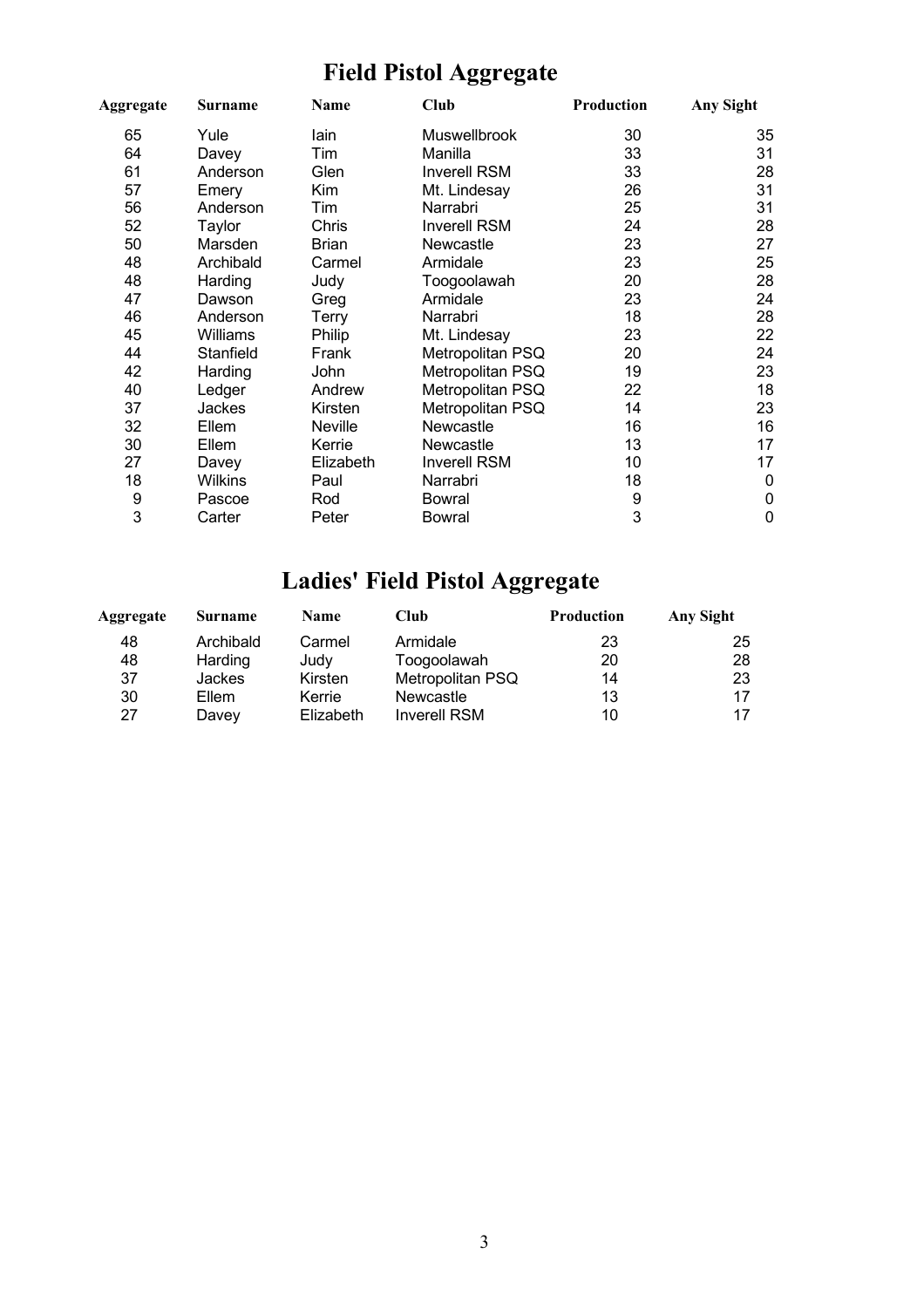#### **100m Production Off Gun**

| Name           | Surname   | <b>Club</b>         |            | Grade Grade | <b>Total</b> | Top            |                |                | Chic Pig Turk Ram |                |
|----------------|-----------|---------------------|------------|-------------|--------------|----------------|----------------|----------------|-------------------|----------------|
| Glen           | Anderson  | <b>Inverell RSM</b> | <b>INT</b> |             | 40           | $\mathbf{1}$   | 10             | 10             | 10                | 10             |
| Chris          | Taylor    | <b>Inverell RSM</b> | AAA        |             | 40           | $\overline{2}$ | 10             | 10             | 10                | 10             |
| Judy           | Harding   | Toogoolawah         | <b>INT</b> |             | 39           |                | 10             | 10             | 9                 | 10             |
| Kim            | Emery     | Mt. Lindesay        | <b>INT</b> |             | 38           |                | 10             | 10             | 8                 | 10             |
| Jason          | Anderson  | Narrabri            | <b>INT</b> |             | 37           |                | 10             | 10             | $\overline{7}$    | 10             |
| Kirsten        | Jackes    | Metropolitan        | <b>INT</b> |             | 37           |                | 10             | 10             | 9                 | 8              |
| lain           | Yule      | <b>Muswellbrook</b> | <b>INT</b> |             | 36           |                | 10             | 10             | 9                 | $\overline{7}$ |
| Tim            | Anderson  | Narrabri            | <b>INT</b> |             | 35           |                | 10             | 9              | 8                 | 8              |
| Greg           | Dawson    | Armidale            | <b>AAA</b> |             | 34           |                | 10             | 10             | $\overline{7}$    | $\overline{7}$ |
| John           | Harding   | Metropolitan        | <b>INT</b> |             | 32           |                | 9              | 8              | 8                 | $\overline{7}$ |
| Tim            | Davey     | Manilla             | <b>INT</b> |             | 32           |                | 10             | 9              | 8                 | 5              |
| Andrew         | Ledger    | Metropolitan        | AAA        |             | 31           |                | 10             | 8              | 5                 | 8              |
| <b>Terry</b>   | Anderson  | Narrabri            | <b>AAA</b> |             | 31           |                | 9              | 9              | 6                 | $\overline{7}$ |
| Carmel         | Archibald | Armidale            | AA         |             | 29           |                | 9              | 9              | 6                 | 5              |
| <b>Brian</b>   | Marsden   | Newcastle           | AAA        |             | 28           |                | 8              | 9              | 5                 | $6\phantom{1}$ |
| Philip         | Williams  | Mt. Lindesay        | AAA        |             | 28           |                | 9              | 9              | $\overline{4}$    | 6              |
| <b>Neville</b> | Ellem     | Newcastle           | <b>INT</b> |             | 28           |                | 8              | 10             | 5                 | 5              |
| Elizabeth      | Davey     | <b>Inverell RSM</b> | A          |             | 27           |                | $\overline{7}$ | 8              | 6                 | 6              |
| Jack           | Ford      | Narrabri            | AAA        |             | 26           |                | 10             | 8              | 6                 | $\overline{2}$ |
| Frank          | Stanfield | Metropolitan        | AA         |             | 25           |                | 5              | 8              | $\overline{7}$    | 5              |
| Paul           | Wilkins   | Narrabri            | <b>AAA</b> |             | 25           |                | 9              | 8              | 5                 | 3              |
| Kerrie         | Ellem     | Newcastle           | AA         |             | 17           |                | 6              | 5              | 4                 | $\overline{2}$ |
| Peter          | Carter    | <b>Bowral</b>       | B          |             | 15           |                | 5              | $\overline{7}$ | $\overline{2}$    | 1              |

#### **100m Revolver Off Gun**

| <b>Name</b>  | <b>Surname</b> | Club                | Grade Grade | <b>Total</b> | Top            |    |    | Chic Pig Turk Ram |   |
|--------------|----------------|---------------------|-------------|--------------|----------------|----|----|-------------------|---|
| lain         | Yule           | <b>Muswellbrook</b> | INT         | 38           | $\mathbf{1}$   | 10 | 10 | 9                 | 9 |
| Glen         | Anderson       | <b>Inverell RSM</b> | <b>INT</b>  | 38           | $\overline{2}$ | 10 | 10 | 10                | 8 |
| Jason        | Anderson       | Narrabri            | AAA         | 36           |                | 10 | 9  | 9                 | 8 |
| Kim          | Emery          | Mt. Lindesay        | <b>INT</b>  | 36           |                | 10 | 10 | 9                 | 7 |
| Tim          | Davey          | Manilla             | INT         | 35           |                | 10 | 8  | 9                 | 8 |
| Tim          | Anderson       | Narrabri            | INT         | 35           |                | 10 | 10 | 7                 | 8 |
| Andrew       | Ledger         | Metropolitan        | AAA         | 34           |                | 10 | 10 | 5                 | 9 |
| Judy         | Harding        | Toogoolawah         | INT         | 34           |                | 10 | 10 | 6                 | 8 |
| Philip       | Williams       | Mt. Lindesay        | AAA         | 33           |                | 9  | 10 | 8                 | 6 |
| Kirsten      | Jackes         | Metropolitan        | <b>INT</b>  | 33           |                | 10 | 10 | $\overline{7}$    | 6 |
| Chris        | Taylor         | <b>Inverell RSM</b> | AAA         | 33           |                | 10 | 9  | 9                 | 5 |
| Greg         | Dawson         | Armidale            | AA          | 32           |                | 9  | 10 | $\overline{7}$    | 6 |
| <b>Terry</b> | Anderson       | Narrabri            | AAA         | 31           |                | 10 | 6  | 8                 | 7 |
| John         | Harding        | Metropolitan        | INT         | 31           |                | 8  | 10 | $\overline{7}$    | 6 |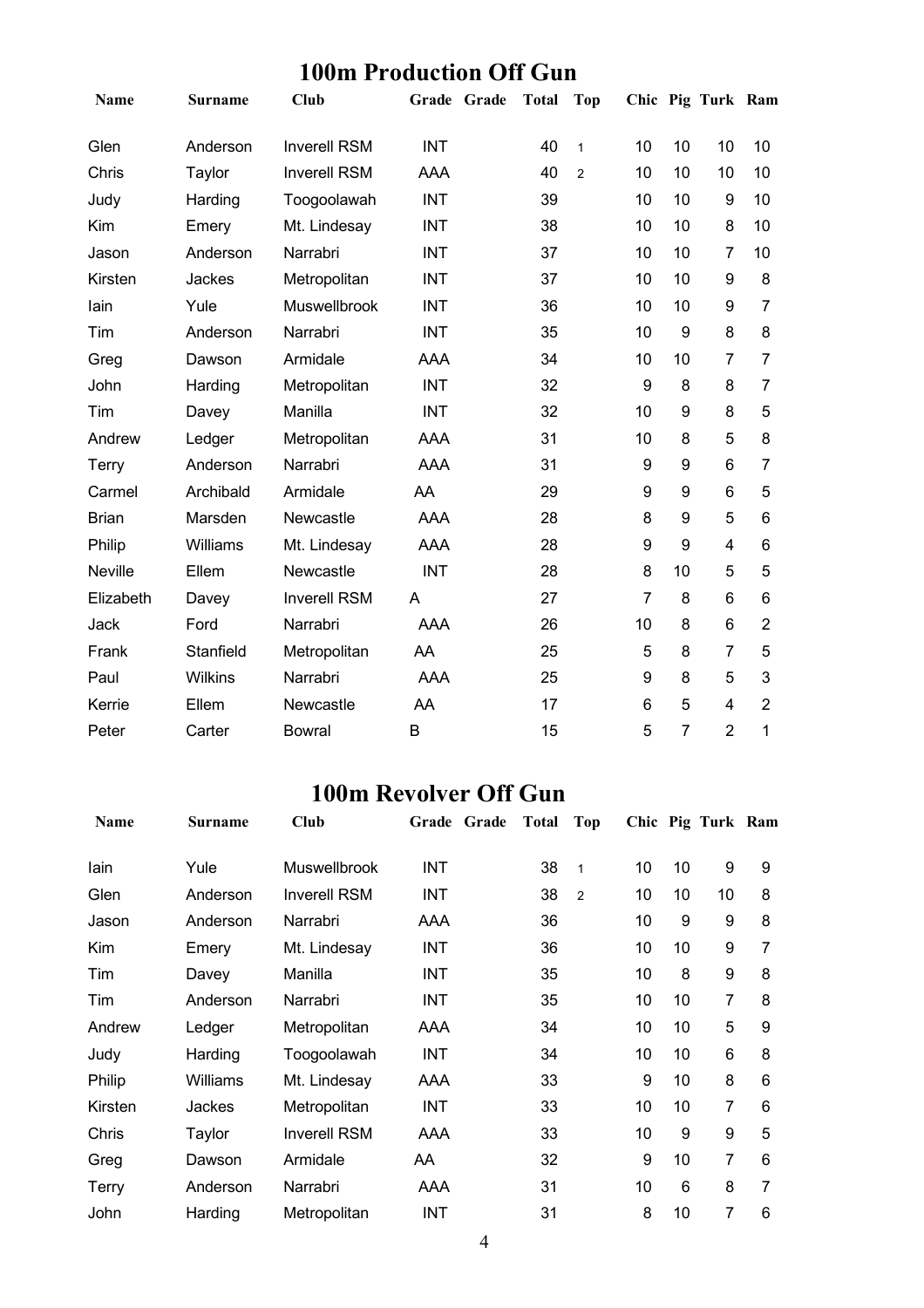| Jack           | Ford      | Narrabri            | AAA | 31 | 10 | 10 | 6        | 5            |
|----------------|-----------|---------------------|-----|----|----|----|----------|--------------|
| Frank          | Stanfield | Metropolitan        | AAA | 25 | 7  | 9  | 3        | 6            |
| Paul           | Wilkins   | Narrabri            | AAA | 25 | 8  | 8  | 5        | 4            |
| Rod            | Pascoe    | Bowral              | AA  | 19 | 5  | 6  | 1        | 7            |
| Carmel         | Archibald | Armidale            | AA  | 19 | 9  | 6  | 1        | 3            |
| <b>Brian</b>   | Marsden   | Newcastle           | AAA | 18 | 8  | 8  | $\Omega$ | 2            |
| <b>Neville</b> | Ellem     | Newcastle           | AAA | 17 | 5  | 8  | 2        | 2            |
| Elizabeth      | Davey     | <b>Inverell RSM</b> | B   | 17 | 7  | 6  | 2        | 2            |
| Kerrie         | Ellem     | Newcastle           | AA  | 16 | 6  | 8  | 2        | $\mathbf{0}$ |
| Peter          | Carter    | <b>Bowral</b>       | B   | 9  | 2  | 5  | 1        | 1            |

### **100m Standing Off Gun**

| Name           | <b>Surname</b> | Club                |            | Grade Grade | <b>Total</b> | <b>Top</b> |                |                | Chic Pig Turk Ram |                |
|----------------|----------------|---------------------|------------|-------------|--------------|------------|----------------|----------------|-------------------|----------------|
| lain           | Yule           | <b>Muswellbrook</b> | <b>INT</b> |             | 31           |            | 9              | 8              | 6                 | 8              |
| Chris          | Taylor         | <b>Inverell RSM</b> | AAA        |             | 28           |            | 8              | 8              | 6                 | 6              |
| Tim            | Davey          | Manilla             | <b>INT</b> |             | 26           |            | 6              | 10             | 3                 | 7              |
| Kim            | Emery          | Mt. Lindesay        | <b>INT</b> |             | 24           |            | $\overline{7}$ | $\overline{7}$ | 3                 | 7              |
| Jason          | Anderson       | Narrabri            | <b>AAA</b> |             | 24           |            | $\overline{7}$ | 8              | $\overline{2}$    | $\overline{7}$ |
| John           | Harding        | Metropolitan        | <b>INT</b> |             | 24           |            | 9              | $\overline{7}$ | 3                 | 5              |
| <b>Brian</b>   | Marsden        | Newcastle           | <b>AAA</b> |             | 23           |            | 5              | $\overline{7}$ | 3                 | 8              |
| Greg           | Dawson         | Armidale            | <b>AAA</b> |             | 23           |            | 9              | $\overline{7}$ | 4                 | 3              |
| Glen           | Anderson       | <b>Inverell RSM</b> | <b>INT</b> |             | 22           |            | 8              | 6              | 5                 | 3              |
| Terry          | Anderson       | Narrabri            | <b>AAA</b> |             | 21           |            | 5              | 5              | $\overline{7}$    | 4              |
| Jack           | Ford           | Narrabri            | AA         |             | 21           |            | 6              | $\overline{7}$ | 5                 | 3              |
| Kirsten        | Jackes         | Metropolitan        | <b>AAA</b> |             | 21           |            | 6              | $\overline{7}$ | 5                 | 3              |
| Judy           | Harding        | Toogoolawah         | <b>INT</b> |             | 21           |            | 7              | 6              | 5                 | 3              |
| Tim            | Anderson       | Narrabri            | <b>INT</b> |             | 21           |            | 9              | $\overline{7}$ | $\overline{2}$    | 3              |
| Andrew         | Ledger         | Metropolitan        | AA         |             | 18           |            | 6              | 5              | 3                 | 4              |
| Philip         | Williams       | Mt. Lindesay        | AAA        |             | 16           |            | 5              | $\overline{7}$ | 1                 | 3              |
| Frank          | Stanfield      | Metropolitan        | AA         |             | 16           |            | 4              | $\overline{7}$ | 3                 | $\overline{2}$ |
| Paul           | Wilkins        | Narrabri            | AA         |             | 16           |            | 7              | 5              | 3                 | 1              |
| Kerrie         | Ellem          | Newcastle           | AA         |             | 15           |            | 5              | 5              | 5                 | 0              |
| Carmel         | Archibald      | Armidale            | AA         |             | 15           |            | 6              | 6              | 3                 | 0              |
| Rod            | Pascoe         | <b>Bowral</b>       | <b>AAA</b> |             | 14           |            | $\overline{7}$ | $\overline{2}$ | 1                 | 4              |
| <b>Neville</b> | Ellem          | Newcastle           | <b>AAA</b> |             | 13           |            | 7              | 5              | 1                 | $\Omega$       |
| Elizabeth      | Davey          | <b>Inverell RSM</b> | Α          |             | 11           |            | 3              | 5              | 3                 | 0              |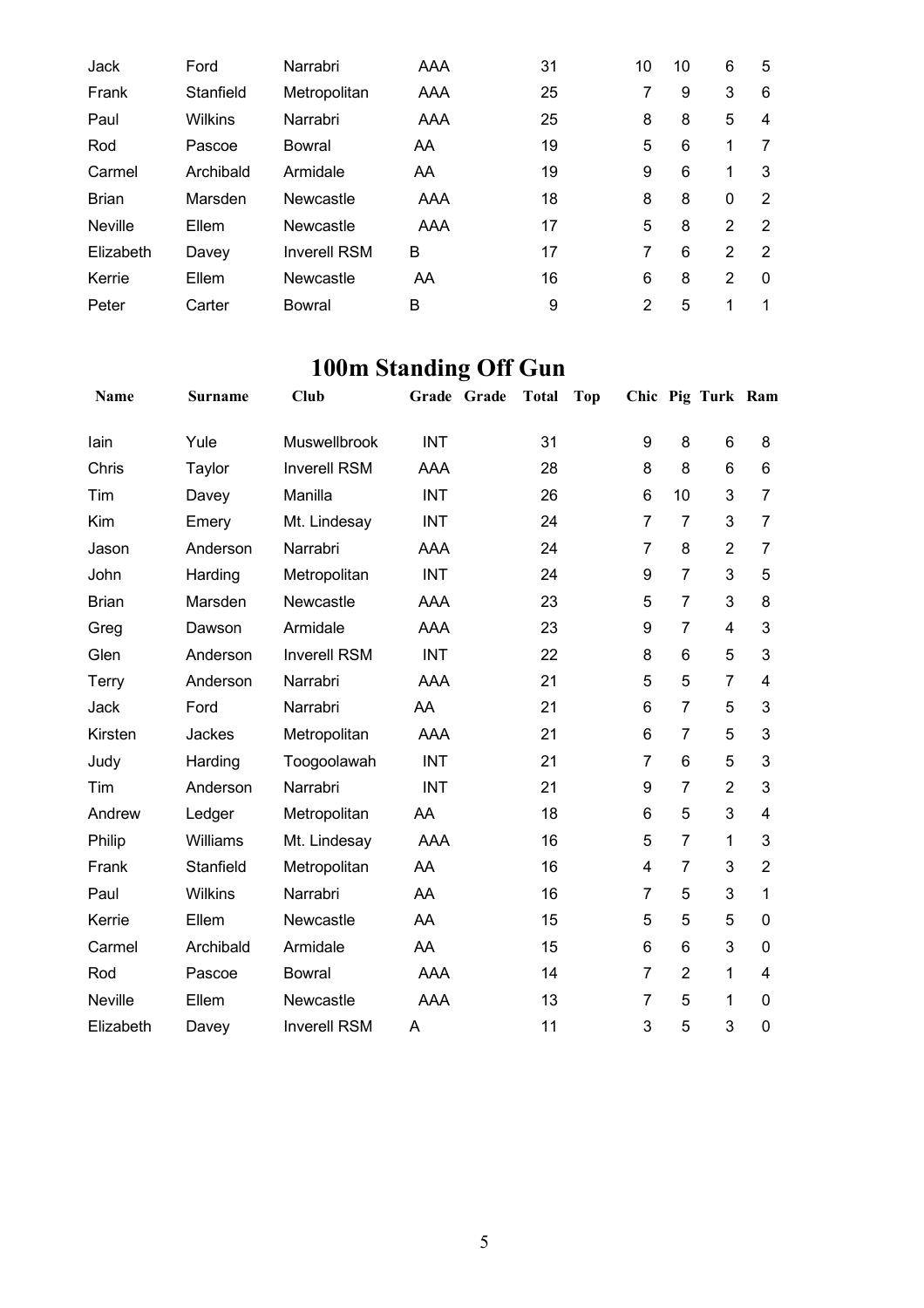| Name           | <b>Surname</b> | <b>Club</b>         | Grade      | Grade Total |                | <b>Top</b>     | <b>Chick</b>   |                | Pig Turk Ram   |                         |
|----------------|----------------|---------------------|------------|-------------|----------------|----------------|----------------|----------------|----------------|-------------------------|
| Glen           | Anderson       | <b>Inverell RSM</b> | <b>INT</b> |             | 35             | $\mathbf{1}$   | 10             | 9              | $\overline{7}$ | 9                       |
| Tim            | Davey          | Manilla             | <b>AAA</b> |             | 35             | $\overline{2}$ | 9              | 10             | $\overline{7}$ | 9                       |
| Jason          | Anderson       | Narrabri            | AA         |             | 34             |                | 10             | 9              | $\overline{7}$ | 8                       |
| lain           | Yule           | Muswellbrook        | <b>AAA</b> |             | 33             |                | 9              | 10             | 9              | 5                       |
| Kirsten        | Jackes         | Metropolitan        | <b>INT</b> |             | 32             |                | 9              | 9              | 6              | 8                       |
| Judy           | Harding        | Toogoolawah         | <b>AAA</b> |             | 32             |                | 9              | 9              | 7              | $\overline{7}$          |
| Kim            | Emery          | Mt. Lindesay        | <b>INT</b> |             | 32             |                | 10             | 9              | 9              | 4                       |
| Tim            | Anderson       | Narrabri            | <b>AAA</b> |             | 31             |                | 10             | 9              | 5              | 7                       |
| Andrew         | Ledger         | Metropolitan        | <b>AAA</b> |             | 31             |                | 10             | 10             | 5              | $\,6\,$                 |
| Greg           | Dawson         | Armidale            | AA         |             | 27             |                | 10             | $\overline{7}$ | 5              | 5                       |
| John           | Harding        | Metropolitan        | <b>AAA</b> |             | 27             |                | 10             | 9              | 5              | 3                       |
| Chris          | Taylor         | <b>Inverell RSM</b> | A          |             | 25             |                | 8              | 8              | 6              | 3                       |
| Philip         | Williams       | Mt. Lindesay        | AA         |             | 24             |                | 9              | $\overline{7}$ | 3              | 5                       |
| Paul           | Wilkins        | Narrabri            | AA         |             | 22             |                | $\overline{7}$ | $\overline{7}$ | $\overline{4}$ | $\overline{\mathbf{4}}$ |
| Jack           | Ford           | Narrabri            | AA         |             | 22             |                | 8              | 6              | 4              | $\overline{\mathbf{4}}$ |
| Carmel         | Archibald      | Armidale            | A          |             | 22             |                | 8              | 6              | $\overline{7}$ | $\mathbf{1}$            |
| <b>Brian</b>   | Marsden        | Newcastle           | AA         |             | 21             |                | 8              | 6              | 3              | $\overline{\mathbf{4}}$ |
| Terry          | Anderson       | Narrabri            | AA         |             | 19             |                | 10             | $\overline{2}$ | $\mathbf{1}$   | 6                       |
| Elizabeth      | Davey          | <b>Inverell RSM</b> | B          |             | 17             |                | 6              | 3              | 3              | 5                       |
| Kerrie         | Ellem          | Newcastle           | AA         |             | 16             |                | 6              | $\overline{7}$ | $\overline{2}$ | $\mathbf{1}$            |
| <b>Neville</b> | Ellem          | Newcastle           | AA         |             | 15             |                | 3              | 6              | $\overline{2}$ | $\overline{\mathbf{4}}$ |
| Frank          | Stanfield      | Metropolitan        | AA         |             | 11             |                | 3              | 4              | $\mathbf{1}$   | 3                       |
| Rod            | Pascoe         | <b>Bowral</b>       | AA         |             | 9              |                | 3              | $\overline{2}$ | $\overline{2}$ | $\overline{2}$          |
| Peter          | Carter         | <b>Bowral</b>       | B          |             | $\overline{2}$ |                | $\overline{2}$ | 0              | 0              | 0                       |

### **100m Unlimited Off Gun**

#### **Field Pistol Production Off Gun**

| <b>Name</b>  | <b>Surname</b> | Club                | Grade Grade | <b>Total</b> | Top            |    |    | Chic Pig Turk Ram |   |
|--------------|----------------|---------------------|-------------|--------------|----------------|----|----|-------------------|---|
| Tim          | Davey          | Manilla             | <b>INT</b>  | 33           | $\mathbf{1}$   | 10 | 9  | 8                 | 6 |
| Glen         | Anderson       | <b>Inverell RSM</b> | INT         | 33           | $\overline{2}$ | 9  | 9  | 7                 | 8 |
| lain         | Yule           | <b>Muswellbrook</b> | <b>INT</b>  | 30           |                | 10 | 10 | 3                 | 7 |
| Kim          | Emery          | Mt. Lindesay        | <b>INT</b>  | 26           |                | 9  | 8  | 3                 | 6 |
| Tim          | Anderson       | Narrabri            | INT         | 25           |                | 7  | 8  | 4                 | 6 |
| Chris        | Taylor         | <b>Inverell RSM</b> | AA          | 24           |                | 9  | 7  | 4                 | 4 |
| <b>Brian</b> | Marsden        | Newcastle           | AAA         | 23           |                | 6  | 7  | 5                 | 5 |
| Carmel       | Archibald      | Armidale            | AA          | 23           |                | 8  | 8  | 3                 | 4 |
| Greg         | Dawson         | Armidale            | AAA         | 23           |                | 6  | 9  | 5                 | 3 |
| Philip       | Williams       | Mt. Lindesay        | AAA         | 23           |                | 6  | 9  | 5                 | 3 |
| Andrew       | Ledger         | Metropolitan        | AA          | 22           |                | 8  | 5  | 5                 | 4 |
| Judy         | Harding        | Toogoolawah         | <b>INT</b>  | 20           |                | 6  | 8  | 3                 | 3 |
| Frank        | Stanfield      | Metropolitan        | AAA         | 20           |                | 9  | 5  | 3                 | 3 |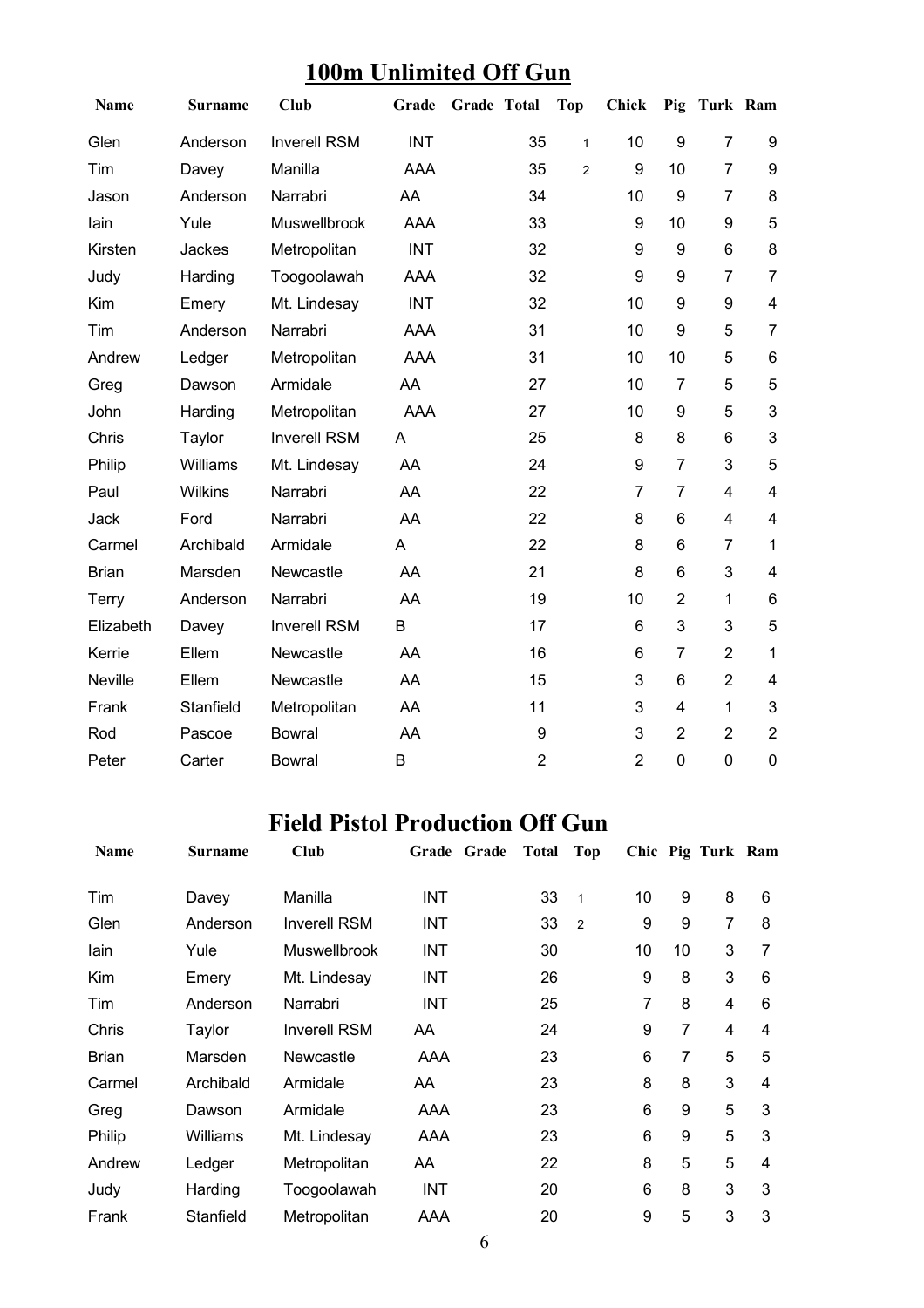| John      | Harding  | Metropolitan        | <b>INT</b> | 19 | 6 | 6 | 3        | 4        |
|-----------|----------|---------------------|------------|----|---|---|----------|----------|
| Terry     | Anderson | Narrabri            | AAA        | 18 | 8 | 2 | 2        | 6        |
| Paul      | Wilkins  | Narrabri            | AAA        | 18 | 5 | 8 | 5        | $\Omega$ |
| Neville   | Ellem    | Newcastle           | AAA        | 16 |   | 3 | 3        | 3        |
| Kirsten   | Jackes   | Metropolitan        | AAA        | 14 | 3 | 5 | 3        | 3        |
| Kerrie    | Ellem    | Newcastle           | AA         | 13 | 5 | 6 | 2        | $\Omega$ |
| Elizabeth | Davey    | <b>Inverell RSM</b> | в          | 10 | 3 | 2 | 3        | 2        |
| Rod       | Pascoe   | Bowral              | AA         | 9  | 4 | 1 | 1        | 3        |
| Peter     | Carter   | Bowral              | в          | 3  | 1 | 1 | $\Omega$ | 1        |

## **Field Pistol Any Sight Off Gun**

| Name         | <b>Surname</b> | <b>Club</b>         | Grade Grade | <b>Total</b> | <b>Top</b> |                | Chic Pig Turk Ram |                |
|--------------|----------------|---------------------|-------------|--------------|------------|----------------|-------------------|----------------|
| lain         | Yule           | Muswellbrook        | <b>INT</b>  | 35           | 10         | 10             | 7                 | 8              |
| Tim          | Anderson       | Narrabri            | AAA         | 31           | 9          | 9              | 6                 | 7              |
| Tim          | Davey          | Manilla             | <b>INT</b>  | 31           | 9          | 9              | 6                 | 7              |
| Kim          | Emery          | Mt. Lindesay        | <b>INT</b>  | 31           | 9          | 10             | 7                 | 5              |
| Glen         | Anderson       | <b>Inverell RSM</b> | <b>INT</b>  | 28           | 7          | 7              | 7                 | 7              |
| <b>Terry</b> | Anderson       | Narrabri            | AAA         | 28           | 6          | 9              | $\overline{7}$    | 6              |
| Judy         | Harding        | Toogoolawah         | AAA         | 28           | 8          | 8              | 6                 | 6              |
| Chris        | Taylor         | <b>Inverell RSM</b> | AA          | 28           | 9          | 9              | 4                 | 6              |
| <b>Brian</b> | Marsden        | Newcastle           | <b>AAA</b>  | 27           | 9          | $\overline{7}$ | 6                 | 5              |
| Carmel       | Archibald      | Armidale            | AA          | 25           | 6          | 8              | 5                 | 6              |
| Frank        | Stanfield      | Metropolitan        | AA          | 24           | 7          | 6              | 5                 | 6              |
| Greg         | Dawson         | Armidale            | <b>AAA</b>  | 24           | 9          | 8              | 3                 | 4              |
| John         | Harding        | Metropolitan        | <b>AAA</b>  | 23           | 6          | 9              | 3                 | 5              |
| Kirsten      | Jackes         | Metropolitan        | AA          | 23           | 6          | 9              | 6                 | $\overline{2}$ |
| Philip       | Williams       | Mt. Lindesay        | AA          | 22           | 8          | 6              | $\overline{2}$    | 6              |
| Andrew       | Ledger         | Metropolitan        | AA          | 18           | 5          | 6              | 4                 | 3              |
| Kerrie       | Ellem          | Newcastle           | A           | 17           | 7          | $\overline{2}$ | 4                 | 4              |
| Elizabeth    | Davey          | <b>Inverell RSM</b> | B           | 17           | 6          | 6              | $\overline{2}$    | 3              |
| Neville      | Ellem          | Newcastle           | AA          | 16           | 7          | 5              | 1                 | 3              |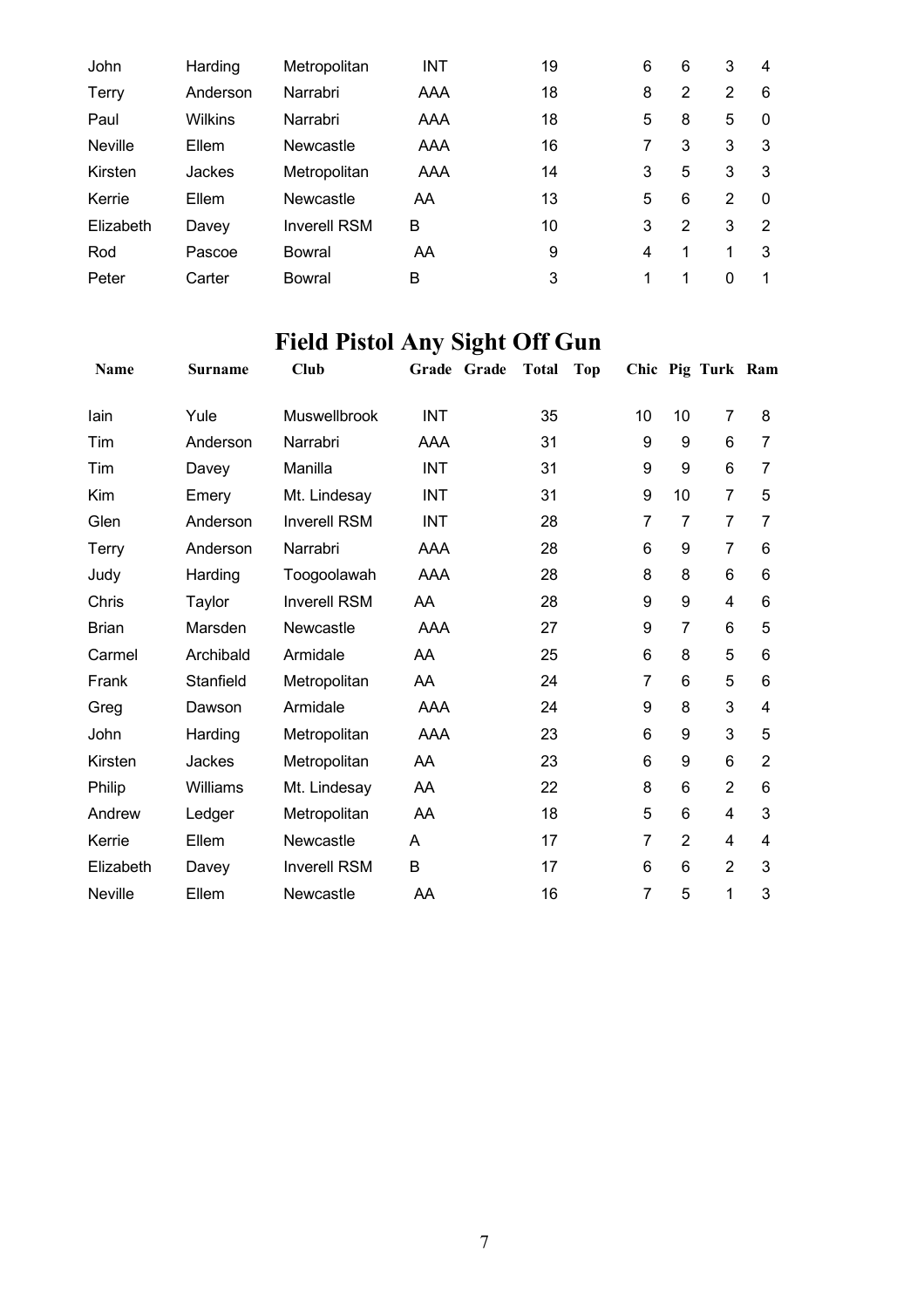#### **100m Production**

| Name         |            | Surname   | <b>Club</b>         | <b>Grade Total Shoot</b> | Chick            | Pig            | Turk Ram       |                |
|--------------|------------|-----------|---------------------|--------------------------|------------------|----------------|----------------|----------------|
| Grade        | <b>INT</b> |           |                     |                          |                  |                |                |                |
| Glen         |            | Anderson  | <b>Inverell RSM</b> | 40                       | 10               | 10             | 10             | 10             |
| Judy         |            | Harding   | Toogoolawah         | 39                       | 10               | 10             | 9              | 10             |
| Kim          |            | Emery     | Mt. Lindesay        | 38                       | 10               | 10             | 8              | 10             |
| Jason        |            | Anderson  | Narrabri            | 37                       | 10               | 10             | $\overline{7}$ | 10             |
| Kirsten      |            | Jackes    | Metropolitan PSQ    | 37                       | 10               | 10             | 9              | 8              |
| lain         |            | Yule      | Muswellbrook        | 36                       | 10               | 10             | 9              | 7              |
| Tim          |            | Anderson  | Narrabri            | 35                       | 10               | 9              | 8              | 8              |
| John         |            | Harding   | Metropolitan PSQ    | 32                       | 9                | 8              | 8              | $\overline{7}$ |
| Tim          |            | Davey     | Manilla             | 32                       | 10               | 9              | 8              | 5              |
| Neville      |            | Ellem     | Newcastle           | 28                       | 8                | 10             | 5              | 5              |
| Grade        | AAA        |           |                     |                          |                  |                |                |                |
| Chris        |            | Taylor    | <b>Inverell RSM</b> | 40                       | 10               | 10             | 10             | 10             |
| Greg         |            | Dawson    | Armidale            | 34                       | 10               | 10             | $\overline{7}$ | 7              |
| Andrew       |            | Ledger    | Metropolitan PSQ    | 31                       | 10               | 8              | 5              | 8              |
| Terry        |            | Anderson  | Narrabri            | 31                       | 9                | 9              | 6              | $\overline{7}$ |
| <b>Brian</b> |            | Marsden   | Newcastle           | 28                       | 8                | 9              | 5              | $\,6$          |
| Philip       |            | Williams  | Mt. Lindesay        | 28                       | 9                | 9              | 4              | $\,6$          |
| Jack         |            | Ford      | Narrabri            | 26                       | 10               | 8              | 6              | $\overline{2}$ |
| Paul         |            | Wilkins   | Narrabri            | 25                       | $\boldsymbol{9}$ | 8              | 5              | 3              |
| Grade        | AA         |           |                     |                          |                  |                |                |                |
| Carmel       |            | Archibald | Armidale            | 29                       | 9                | 9              | 6              | 5              |
| Frank        |            | Stanfield | Metropolitan PSQ    | 25                       | 5                | 8              | $\overline{7}$ | 5              |
| Kerrie       |            | Ellem     | Newcastle           | 17                       | 6                | 5              | 4              | $\overline{2}$ |
| Grade        | A          |           |                     |                          |                  |                |                |                |
| Elizabeth    |            | Davey     | <b>Inverell RSM</b> | 27                       | $\overline{7}$   | 8              | 6              | $\,6$          |
| Grade        | B          |           |                     |                          |                  |                |                |                |
| Peter        |            | Carter    | <b>Bowral</b>       | 15                       | 5                | $\overline{7}$ | $\overline{2}$ | 1              |

#### **100m Revolver**

| <b>Name</b> | <b>Surname</b> | Club                | <b>Grade Total Shoot</b> | Chick | Pig | Turk Ram |   |
|-------------|----------------|---------------------|--------------------------|-------|-----|----------|---|
| Grade       | INT            |                     |                          |       |     |          |   |
| lain        | Yule           | Muswellbrook        | 38                       | 10    | 10  | 9        | 9 |
| Glen        | Anderson       | <b>Inverell RSM</b> | 38                       | 10    | 10  | 10       | 8 |
| Kim         | Emery          | Mt. Lindesay        | 36                       | 10    | 10  | 9        | 7 |
| Tim         | Davey          | Manilla             | 35                       | 10    | 8   | 9        | 8 |
| Tim         | Anderson       | Narrabri            | 35                       | 10    | 10  | 7        | 8 |
| Judy        | Harding        | Toogoolawah         | 34                       | 10    | 10  | 6        | 8 |
| Kirsten     | Jackes         | Metropolitan PSQ    | 33                       | 10    | 10  | 7        | 6 |
| John        | Harding        | Metropolitan PSQ    | 31                       | 8     | 10  | 7        | 6 |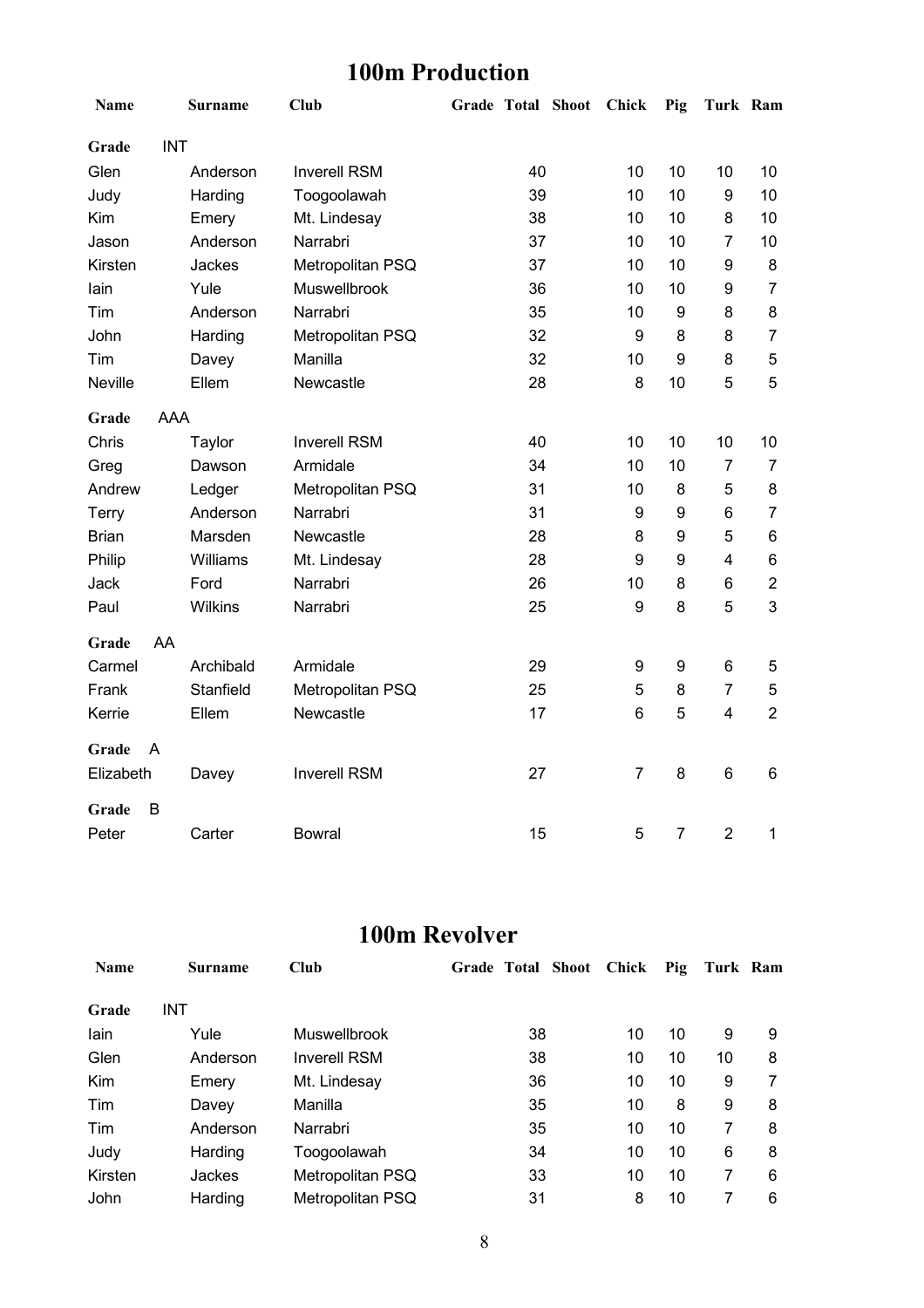| Grade        | AAA |                |                     |    |                |    |                |                |
|--------------|-----|----------------|---------------------|----|----------------|----|----------------|----------------|
| Jason        |     | Anderson       | Narrabri            | 36 | 10             | 9  | 9              | 8              |
| Andrew       |     | Ledger         | Metropolitan PSQ    | 34 | 10             | 10 | 5              | 9              |
| Philip       |     | Williams       | Mt. Lindesay        | 33 | 9              | 10 | 8              | $\,6$          |
| Chris        |     | Taylor         | <b>Inverell RSM</b> | 33 | 10             | 9  | 9              | 5              |
| Terry        |     | Anderson       | Narrabri            | 31 | 10             | 6  | 8              | $\overline{7}$ |
| Jack         |     | Ford           | Narrabri            | 31 | 10             | 10 | 6              | 5              |
| Frank        |     | Stanfield      | Metropolitan PSQ    | 25 | 7              | 9  | 3              | 6              |
| Paul         |     | <b>Wilkins</b> | Narrabri            | 25 | 8              | 8  | 5              | $\overline{4}$ |
| <b>Brian</b> |     | Marsden        | Newcastle           | 18 | 8              | 8  | 0              | $\overline{c}$ |
| Neville      |     | Ellem          | Newcastle           | 17 | 5              | 8  | $\overline{2}$ | $\overline{2}$ |
| Grade        | AA  |                |                     |    |                |    |                |                |
| Greg         |     | Dawson         | Armidale            | 32 | 9              | 10 | $\overline{7}$ | 6              |
| Rod          |     | Pascoe         | <b>Bowral</b>       | 19 | 5              | 6  | 1              | $\overline{7}$ |
| Carmel       |     | Archibald      | Armidale            | 19 | 9              | 6  | 1              | 3              |
| Kerrie       |     | Ellem          | Newcastle           | 16 | 6              | 8  | $\overline{2}$ | $\mathbf 0$    |
| Grade        | B   |                |                     |    |                |    |                |                |
| Elizabeth    |     | Davey          | <b>Inverell RSM</b> | 17 | $\overline{7}$ | 6  | $\overline{2}$ | $\overline{2}$ |
| Peter        |     | Carter         | <b>Bowral</b>       | 9  | $\overline{2}$ | 5  | 1              | 1              |

### **100m Standing**

| Name         |            | <b>Surname</b> | <b>Club</b>         |    | Grade Total Shoot | <b>Chick</b>   | Pig            | Turk Ram       |                           |
|--------------|------------|----------------|---------------------|----|-------------------|----------------|----------------|----------------|---------------------------|
| Grade        | <b>INT</b> |                |                     |    |                   |                |                |                |                           |
| lain         |            | Yule           | Muswellbrook        | 31 |                   | 9              | 8              | 6              | 8                         |
| Tim          |            | Davey          | Manilla             | 26 |                   | 6              | 10             | 3              | $\overline{7}$            |
| Kim          |            | Emery          | Mt. Lindesay        | 24 |                   | 7              | $\overline{7}$ | 3              | $\overline{7}$            |
| John         |            | Harding        | Metropolitan PSQ    | 24 |                   | 9              | $\overline{7}$ | 3              | 5                         |
| Glen         |            | Anderson       | <b>Inverell RSM</b> | 22 |                   | 8              | 6              | 5              | 3                         |
| Judy         |            | Harding        | Toogoolawah         | 21 |                   | $\overline{7}$ | 6              | 5              | $\ensuremath{\mathsf{3}}$ |
| Tim          |            | Anderson       | Narrabri            | 21 |                   | 9              | $\overline{7}$ | $\overline{2}$ | 3                         |
| Grade        | AAA        |                |                     |    |                   |                |                |                |                           |
| Chris        |            | Taylor         | <b>Inverell RSM</b> | 28 |                   | 8              | 8              | 6              | 6                         |
| Jason        |            | Anderson       | Narrabri            | 24 |                   | $\overline{7}$ | 8              | $\overline{2}$ | 7                         |
| <b>Brian</b> |            | Marsden        | Newcastle           | 23 |                   | 5              | 7              | 3              | 8                         |
| Greg         |            | Dawson         | Armidale            | 23 |                   | 9              | $\overline{7}$ | 4              | 3                         |
| Terry        |            | Anderson       | Narrabri            | 21 |                   | 5              | 5              | 7              | $\overline{\mathbf{4}}$   |
| Kirsten      |            | Jackes         | Metropolitan PSQ    | 21 |                   | 6              | $\overline{7}$ | 5              | 3                         |
| Philip       |            | Williams       | Mt. Lindesay        | 16 |                   | 5              | $\overline{7}$ | 1              | $\ensuremath{\mathsf{3}}$ |
| Rod          |            | Pascoe         | <b>Bowral</b>       | 14 |                   | $\overline{7}$ | $\overline{2}$ | 1              | 4                         |
| Neville      |            | Ellem          | Newcastle           | 13 |                   | $\overline{7}$ | 5              | 1              | $\mathbf 0$               |
| Grade        | AA         |                |                     |    |                   |                |                |                |                           |
| Jack         |            | Ford           | Narrabri            | 21 |                   | 6              | 7              | 5              | 3                         |
| Andrew       |            | Ledger         | Metropolitan PSQ    | 18 |                   | 6              | 5              | 3              | 4                         |
| Frank        |            | Stanfield      | Metropolitan PSQ    | 16 |                   | 4              | $\overline{7}$ | 3              | $\overline{2}$            |
| Paul         |            | Wilkins        | Narrabri            | 16 |                   | $\overline{7}$ | 5              | 3              | 1                         |
| Kerrie       |            | Ellem          | Newcastle           | 15 |                   | 5              | 5              | 5              | $\mathbf 0$               |
| Carmel       |            | Archibald      | Armidale            | 15 |                   | 6              | 6              | 3              | $\mathbf 0$               |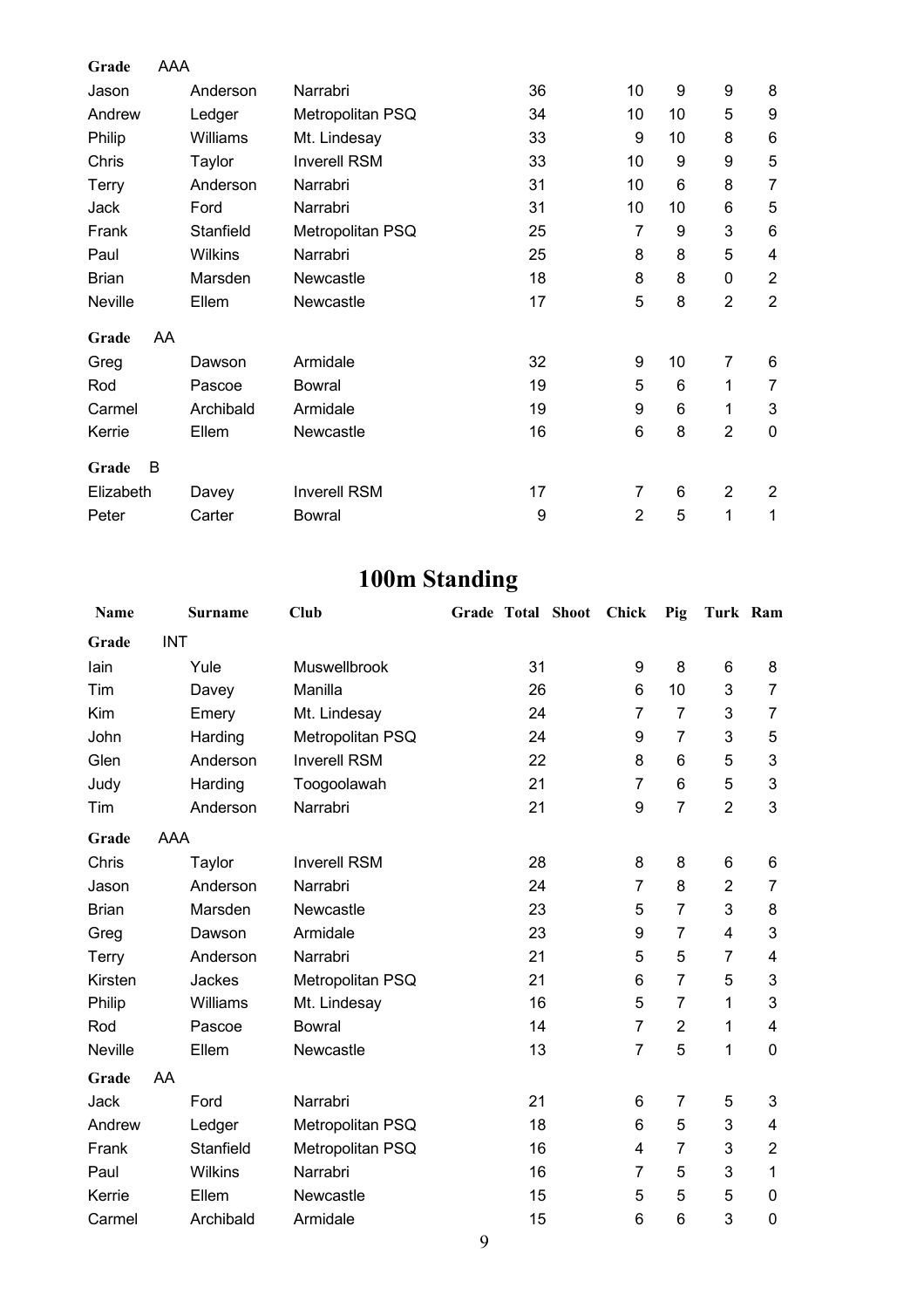| Grade A         |                     |                                                                                                  |       |  |                          |
|-----------------|---------------------|--------------------------------------------------------------------------------------------------|-------|--|--------------------------|
| Elizabeth Davey | <b>Inverell RSM</b> | 11                                                                                               | 3 5 3 |  | $\overline{\phantom{0}}$ |
|                 |                     |                                                                                                  |       |  |                          |
|                 |                     | $\overline{100}$ $\overline{11}$ $\overline{11}$ $\overline{11}$ $\overline{11}$ $\overline{11}$ |       |  |                          |

#### **100m Unlimited**

| Name         | <b>Surname</b> | Club                | Grade | <b>Total Shoot</b> | Chick          | Pig                       | Turk Ram       |                           |
|--------------|----------------|---------------------|-------|--------------------|----------------|---------------------------|----------------|---------------------------|
| Grade        | <b>INT</b>     |                     |       |                    |                |                           |                |                           |
| Glen         | Anderson       | <b>Inverell RSM</b> |       | 35                 | 10             | 9                         | 7              | 9                         |
| Kirsten      | Jackes         | Metropolitan        |       | 32                 | 9              | 9                         | 6              | 8                         |
| Kim          | Emery          | Mt. Lindesay        |       | 32                 | 10             | 9                         | 9              | $\overline{\mathbf{4}}$   |
| Grade        | AAA            |                     |       |                    |                |                           |                |                           |
| Tim          | Davey          | Manilla             |       | 35                 | 9              | 10                        | $\overline{7}$ | 9                         |
| lain         | Yule           | Muswellbrook        |       | 33                 | 9              | 10                        | 9              | 5                         |
| Judy         | Harding        | Toogoolawah         |       | 32                 | 9              | $\boldsymbol{9}$          | $\overline{7}$ | $\overline{7}$            |
| Tim          | Anderson       | Narrabri            |       | 31                 | 10             | 9                         | 5              | $\overline{7}$            |
| Andrew       | Ledger         | Metropolitan        |       | 31                 | 10             | 10                        | 5              | $\,6$                     |
| John         | Harding        | Metropolitan        |       | 27                 | 10             | $\boldsymbol{9}$          | 5              | $\mathfrak{S}$            |
| Grade        | AA             |                     |       |                    |                |                           |                |                           |
| Jason        | Anderson       | Narrabri            |       | 34                 | 10             | 9                         | 7              | 8                         |
| Greg         | Dawson         | Armidale            |       | 27                 | 10             | $\overline{7}$            | 5              | 5                         |
| Philip       | Williams       | Mt. Lindesay        |       | 24                 | 9              | $\overline{7}$            | 3              | $\mathbf 5$               |
| Paul         | Wilkins        | Narrabri            |       | 22                 | $\overline{7}$ | $\overline{7}$            | $\overline{4}$ | $\overline{\mathbf{4}}$   |
| <b>Jack</b>  | Ford           | Narrabri            |       | 22                 | 8              | 6                         | 4              | $\overline{\mathbf{4}}$   |
| <b>Brian</b> | Marsden        | Newcastle           |       | 21                 | 8              | 6                         | 3              | $\overline{\mathbf{4}}$   |
| Terry        | Anderson       | Narrabri            |       | 19                 | 10             | $\overline{2}$            | 1              | $\,6\,$                   |
| Kerrie       | Ellem          | Newcastle           |       | 16                 | 6              | $\overline{7}$            | $\overline{2}$ | $\mathbf 1$               |
| Neville      | Ellem          | Newcastle           |       | 15                 | 3              | 6                         | $\overline{2}$ | 4                         |
| Frank        | Stanfield      | Metropolitan        |       | 11                 | 3              | $\overline{\mathbf{4}}$   | $\mathbf{1}$   | $\ensuremath{\mathsf{3}}$ |
| Rod          | Pascoe         | <b>Bowral</b>       |       | $\boldsymbol{9}$   | 3              | $\overline{2}$            | $\overline{2}$ | $\overline{2}$            |
| Grade        | A              |                     |       |                    |                |                           |                |                           |
| Chris        | Taylor         | <b>Inverell RSM</b> |       | 25                 | 8              | 8                         | 6              | 3                         |
| Carmel       | Archibald      | Armidale            |       | 22                 | 8              | $\,6\,$                   | $\overline{7}$ | $\mathbf 1$               |
| Grade        | B              |                     |       |                    |                |                           |                |                           |
| Elizabeth    | Davey          | <b>Inverell RSM</b> |       | 17                 | 6              | $\ensuremath{\mathsf{3}}$ | 3              | 5                         |
| Peter        | Carter         | <b>Bowral</b>       |       | $\overline{2}$     | $\overline{2}$ | $\overline{0}$            | $\overline{0}$ | $\mathbf 0$               |

#### **Field Pistol Production**

| Name  | Surname  | Club                | <b>Grade Total Shoot</b> | Chick | Pig | Turk Ram |   |
|-------|----------|---------------------|--------------------------|-------|-----|----------|---|
| Grade | INT      |                     |                          |       |     |          |   |
| Glen  | Anderson | <b>Inverell RSM</b> | 33                       | 9     | 9   |          | 8 |
| Tim   | Davey    | Manilla             | 33                       | 10    | 9   | 8        | 6 |
| lain  | Yule     | Muswellbrook        | 30                       | 10    | 10  | 3        |   |
| Kim   | Emery    | Mt. Lindesay        | 26                       | 9     | 8   | 3        | 6 |
| Tim   | Anderson | Narrabri            | 25                       |       | 8   | 4        | 6 |
| Judy  | Harding  | Toogoolawah         | 20                       | 6     | 8   | 3        | 3 |
| John  | Harding  | Metropolitan PSQ    | 19                       | 6     | 6   | 3        | 4 |